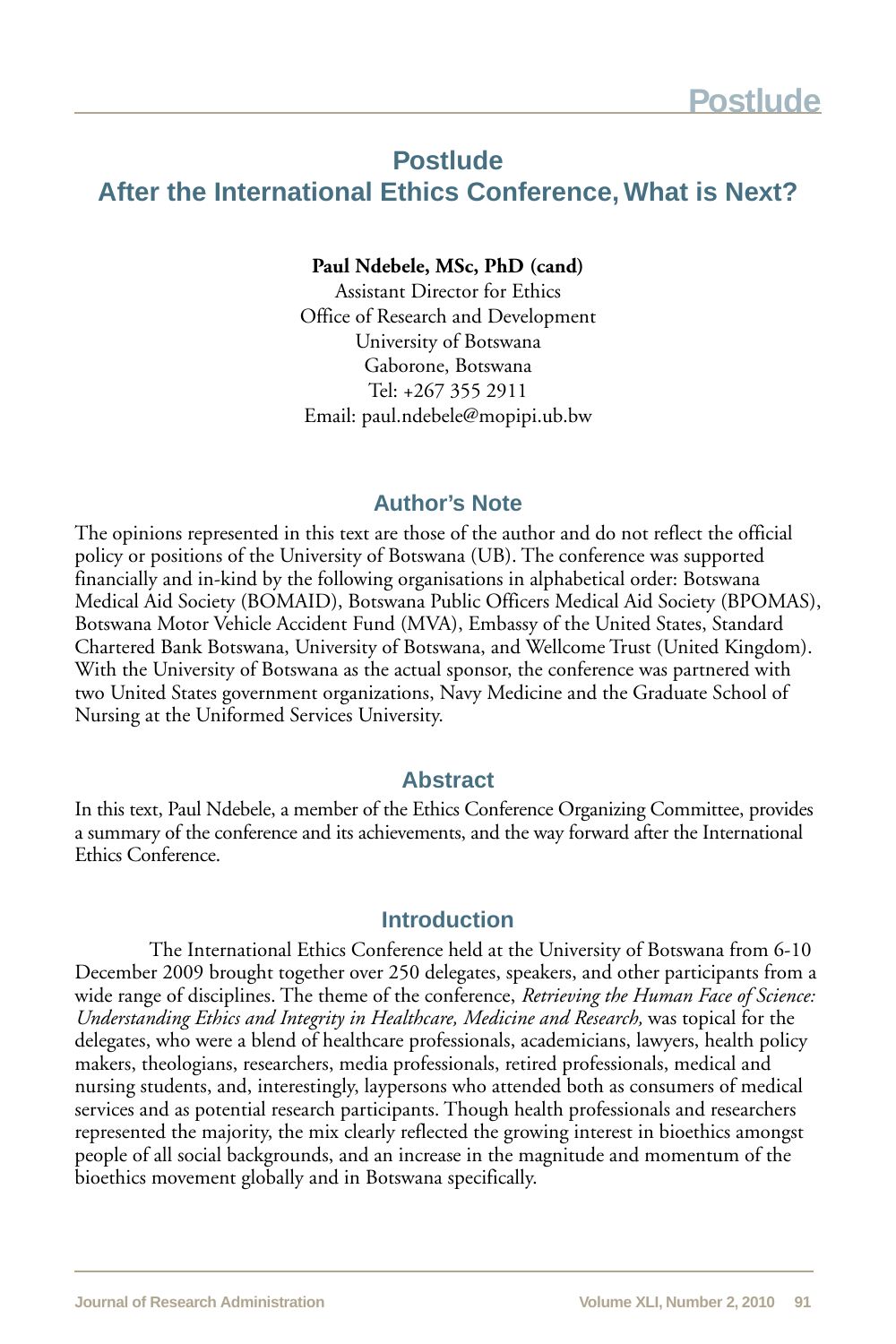## **Summary of the Conference**

The conference began on Sunday, December 6, 2009 with four pre-conference workshops held in two parallel sessions in the morning and afternoon. The pre-conference workshops were facilitated by teams of local and international experts, and provided a platform for the discussion of important questions in the area of international research. The workshops also provided guidance on preparing proposals to meet the ethical requirements of review boards. The sessions were very useful for young and up-coming researchers, and stimulated debates and discussions around the issue of post-trial access.

The workshops were followed by a Braai in the Mokolodi Nature Reserve—an experience that was aimed at showcasing Botswana's natural gifts whilst at the same time serving as a stimulant for networking. The conference itself ran from December 7-9, 2009 and offered a blend of absorbing and interesting plenary sessions and panel discussions. The keynote speakers, presenters, and panelists represented various disciplines ranging from health research, research administration, health policy, and public health.

The conference included three keynote addresses covering various aspects related to each of the three main areas of focus—healthcare, medicine, and research. Each of the three keynotes was followed by comments from respondents who had expertise in the topics presented by the keynote presenters.

The first keynote was given by His Grace Archbishop Desmond Tutu, a man held in high esteem both locally and internationally. The Archbishop is a man of natural talent; in his moving keynote he called for a shift of view from the patient as a "case" to a fellow human being in need of service. The Archbishop emphasized that all human beings become vulnerable during times of illness, as illness brings them closer to death. During this time of vulnerability, humans require fellow human beings to provide them care and support. He called for a more holistic view and respect of the patient as the centre of the healthcare enterprise. He added that ethical issues and their nuances must be debated not merely by doctors but all of civil society.

Vice Admiral Adam Robinson, the second keynote speaker, gave a moving address on the need for compassion in the delivery of healthcare, medicine, and research. He illustrated his ideas ably using examples from the US Navy and the role that it plays in assisting victims of natural disasters. In his talk on *Hearing the Cries of the Poor: Healthcare as Human Response,* the United States Navy Surgeon General emphasised the need for those who have resources to assist the less priviledged in times of need. His discussion naturally flowed from Archbishop Tutu's keynote, as he illustrated how the priviledged can assist the less priviledged.

The third keynote which was given by Dr. Joseph Makhema, Director of the Botswana-Harvard partnership, who emphasized the important issues that arise in international collaborative research. Dr. Makhema has considerable experience in this field and ably used his own experiences in his keynote address titled *Globalization and the Diplomacy of Science.* Dr. Makhema stressed that dialogue was necessary to ensure that research addressed the needs of host countries.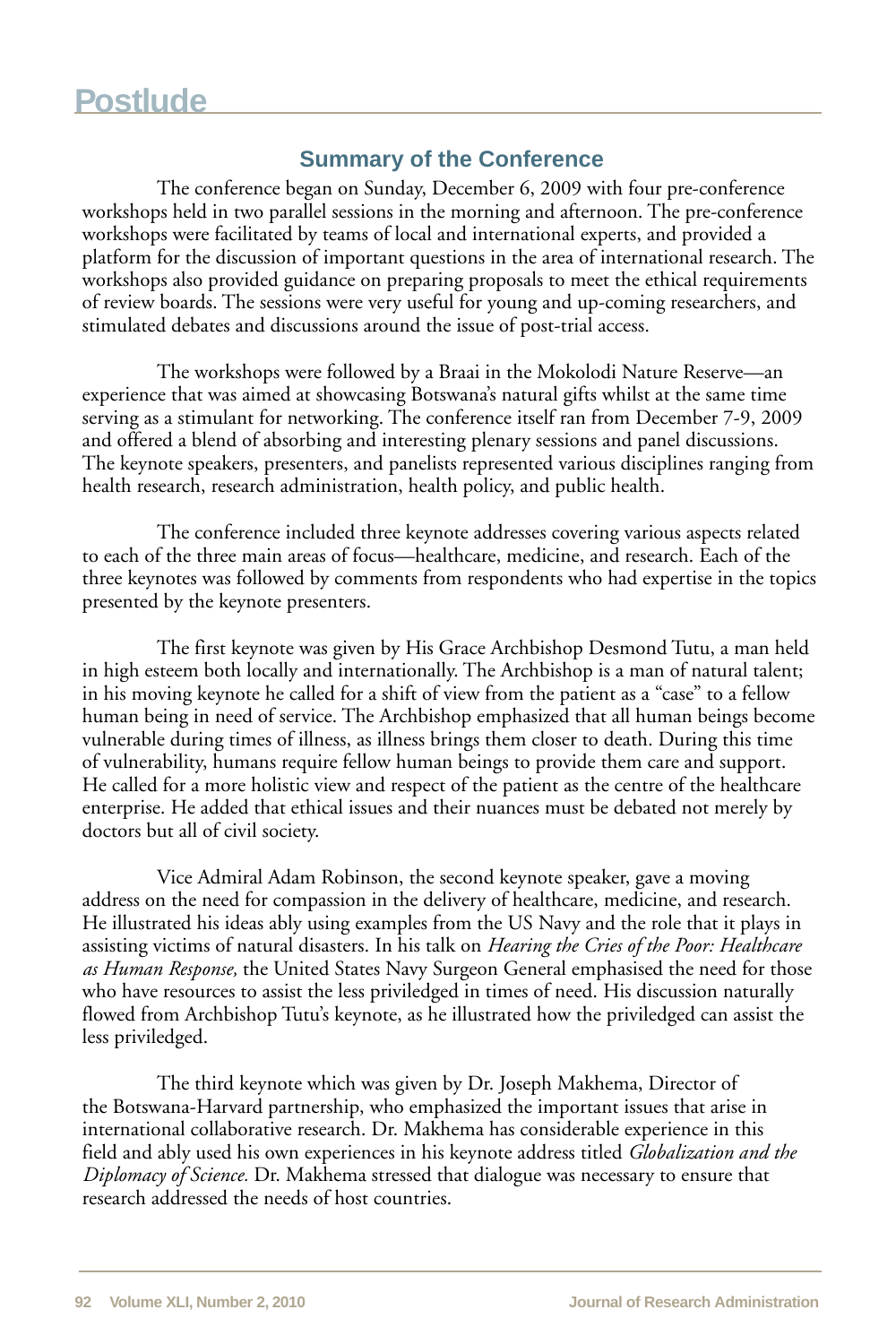Three separate lectures focused on complementing the keynote addresses. Dr. Elizabeth Holmes from the Stockdale Center for Ethical Leadership, United States Naval Academy, gave the first lecture on *Character, Leadership and the Healthcare Professions.* This lecture highlighted the importance of training healthcare professionals to become leaders of character. The second lecture, *The Tradition of Mentoring,* was given by Dr. Wayman Cheatham and Dr. Edward Gabriele, both from United States Navy Medicine. The lecture highlighted the importance of mentoring in the process of creating professionals. The third lecture focused on the integrity of research and was delivered by Dr. Linnea Axman from United States Navy Medicine and Dr. Denise Boren from California State University. It focused on the various strategies that can be used in promoting professionalism in research. All three lectures were followed by panel discussions. The panelists included experts with extensive experience related to the topics under discussion.

## **The Way Forward**

The conference provided a platform for sharing views, research findings, and expertise on a wide variety of ethical issues inherent in clinical care, public health, research in healthcare, and health policy. The deliberations successfully sensitized participants to the spectrum of ethical issues inherent in healthcare, medicine, and research. The sessions also enabled the participants to acquire skills to recognize ethical dilemmas and constructively deal with them.

The discussions were greatly enriched by the variety of disciplines represented. The conference also served as an important forum for networking that will no doubt yield new collaborations, including staff and student exchanges, collaborative grant writing, future conferences, workshops, and other opportunities. The participants who represented their institutions brought with them a wealth of experience and expertise. The new collaborations that emerged from this sharing of ideas and skills enabled the participants to take back new knowledge to their respective institutions. This dissemination of new ideas ensures that the benefit is shared, and that a "re-inventing of the wheel" is avoided.

Throughout the conference, one message came out clearly: whilst medicine, healthcare and research have played an important role in prolonging life to unexpected lengths, checks and balances are needed to ensure that humankind is well served. Concerns were also expressed regarding justice issues in international collaborative research and unjust health care policies and medical practices that are not patient-focused.

It was also clear that academic and training institutions, such as the University of Botswana, need to serve as a national focal point by initiating dialogue on improving professional practice by researchers and healthcare workers. Policy makers and practitioners must be guided by ethical principles in the development and implementation of policies that address research, healthcare, and medicine. On an individual level, it became very evident that ethics has an important influence on life decisions, and there is a need to provide space for ethical discourse in academic, public, and professional arenas. An ethics knowledge gap was identified among researchers and professionals and policy makers. This gap needs to be bridged so that individuals are empowered to make ethical decisions in alignment with their values and beliefs. One delegate summarized all this in one statement: "Ethics is about human beings living as humans."